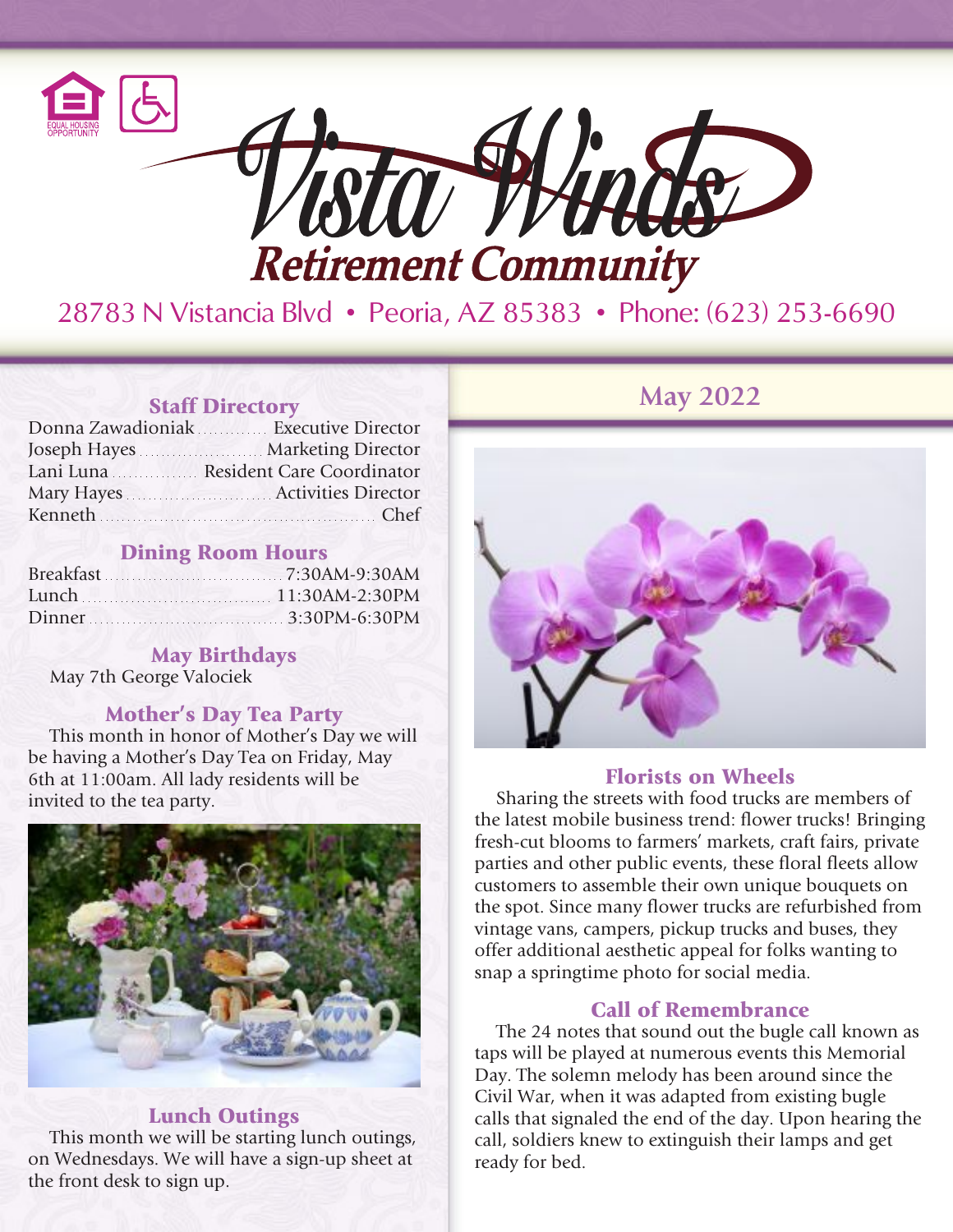

| <b>Retirement Community</b>                                                                                                     | <b>May 2022</b>                                                                                                              |                                                                                                                                                                                        |                                                                                                                 |                                                                                                                                                             |                                                                                       | LY Lobby<br><b>FR</b> Front Desk<br>CY Courtyard<br><b>AR</b> Activity Room<br><b>T</b> Theater Room<br><b>IL</b> Independent Living<br>2nd Floor Lounge<br>S1 1st Floor Lounge |
|---------------------------------------------------------------------------------------------------------------------------------|------------------------------------------------------------------------------------------------------------------------------|----------------------------------------------------------------------------------------------------------------------------------------------------------------------------------------|-----------------------------------------------------------------------------------------------------------------|-------------------------------------------------------------------------------------------------------------------------------------------------------------|---------------------------------------------------------------------------------------|---------------------------------------------------------------------------------------------------------------------------------------------------------------------------------|
| Sunday                                                                                                                          | Monday                                                                                                                       | Tuesday                                                                                                                                                                                | Wednesday                                                                                                       | Thursday                                                                                                                                                    | Friday                                                                                | Saturday                                                                                                                                                                        |
| 10:00 AR Bingo<br>2:00 AR Card Games<br>2:30 CY Let's kick it in the<br>courtyard<br>4:00 T Movie                               | 9:00 AR Bowling<br>9:00 FR Shopping Trip<br>10:00 AR Bingo<br>2:00 AR Happy Hour<br>3:00 s2 Puzzles                          | 9:30 LY Walking Club<br>10:15 AR Kings in the Corner<br>1:00 <b>L</b> Bridge on Independent<br>Living<br>1:00 AR Chair Exercise<br>2:00 AR Phase 10                                    | 10:00 AR Bingo<br>11:00 LY Lunch Outing Olive<br>Garden<br>1:30 AR Relaxing Art<br>3:00 AR Prayer Group         | 4 Happy Cinco De Mayo!<br>9:00 S1 Mexican Train<br>10:00 AR Chair Exercise<br>1:00 AR Arts & Crafts<br>2:30 S1 Poker<br>$5:45$ T Movie                      | 11:00 AR Mother's Day Tea<br>1:30 AR Manicures<br>2:30 AR Hand & Foot<br>5:45 T Movie | 6 Happy 85th Birthday George!<br>10:00 AR Phase 10<br>1:00 AR Relaxing Art<br>2:00 s2 Puzzles<br>4:00 T Movie Night                                                             |
| <b>Happy Mother's Day!</b><br>10:00 AR Bingo<br>2:00 AR Card Games<br>2:30 CY Let's kick it in the<br>courtyard<br>4:00 T Movie | 9:00 AR Bowling<br>9:00 FR Shopping Trip<br>10:00 AR Bingo<br>2:00 AR Happy Hour<br>3:00 s2 Puzzles                          | 9:30 LY Walking Club<br>10:15 AR Kings in the Corner<br>1:00 <b>IL Bridge on Independent</b><br>Living<br>1:00 AR Chair Exercise<br>2:00 AR Phase 10                                   | 11<br>10:00 AR Bingo<br>11:00 LY Lunch Outing Rio Cafe<br>1:30 AR Relaxing Art<br>3:00 AR Prayer Group          | 9:00 S1 Mexican Train<br>10:00 AR Chair Exercise<br>11:15 AR Resident Council<br><b>Meeting</b><br>1:00 AR Arts & Crafts<br>2:30 AR Canasta<br>5:45 T Movie | 9:00 AR Coffee Chat<br>10:00 AR Bingo<br>1:00 AR UNO<br>5:45 T Movie                  | 13<br>10:00 AR Phase 10<br>1:00 AR Relaxing Art<br>2:00 s2 Puzzles<br>4:00 T Movie Night                                                                                        |
| 10:00 AR Bingo<br>2:00 AR Card Games<br>2:30 CY Let's kick it in the<br>courtyard<br>4:00 T Movie                               | 16<br>9:00 AR Bowling<br>9:00 FR Shopping Trip<br>10:00 AR Bingo<br>2:00 AR Happy Hour<br>3:00<br>S <sub>2</sub> Puzzles     | 9:30 LY Walking Club<br>10:15 AR Kings in the Corner<br>1:00 <b>L</b> Bridge on Independent<br>Living<br>1:00 AR Chair Exercise<br>2:00 AR Phase 10                                    | 18<br>10:00 AR Bingo<br>11:00 LY Lunch Outing Shanghai<br>Grill<br>1:30 AR Relaxing Art<br>3:00 AR Prayer Group | 19<br>9:00 S1 Mexican Train<br>10:00 AR Chair Exercise<br>1:00 AR Arts & Crafts<br>2:30 S1 Poker<br>$5:45$ T Movie                                          | 9:00 AR Coffee Chat<br>10:00 AR Bingo<br>1:30 AR Manicures<br>5:45 T Movie            | 20<br>21<br>10:00 AR Phase 10<br>1:00 AR Relaxing Art<br>2:00 s <sup>2</sup> Puzzles<br>4:00 T Movie Night                                                                      |
| 22<br>10:00 AR Bingo<br>2:00 AR Card Games<br>2:30 CY Let's kick it in the<br>courtyard<br>4:00 T Movie                         | 23<br>9:00 AR Bowling<br>9:00 FR Shopping Trip<br>10:00 AR Bingo<br>2:00 AR Happy Hour<br>3:00 s <sup>2</sup> Puzzles        | 24<br>9:30 LY Walking Club<br>10:15 AR Kings in the Corner<br>1:00 <b>L</b> Bridge on Independent<br>Living<br>2:00 AR Entertainment With<br><b>Jared the Piano</b><br><b>Composer</b> | 25<br>10:00 AR Bingo<br>11:00 AR Trivia<br>1:30 AR Relaxing Art<br>3:00 AR Prayer Group                         | 26<br>9:00 S1 Mexican Train<br>10:00 AR Chair Exercise<br>1:00 AR Arts & Crafts<br>2:30 S1 Canasta<br>$5:45$ T Movie                                        | 9:00 AR Coffee Chat<br>10:00 AR Bingo<br>1:00 AR UNO<br>5:45 T Movie                  | 27<br>28<br>10:00 AR Phase 10<br>1:00 AR Relaxing Art<br>2:00 s2 Puzzles<br>4:00 T Movie Night                                                                                  |
| 10:00 AR Bingo<br>2:00 AR Card Games<br>2:30 CY Let's kick it in the<br>courtyard<br>4:00 T Movie                               | 29 Memorial Day<br>30<br>9:00 AR Bowling<br>9:00 FR Shopping Trip<br>10:00 AR Bingo<br>2:00 AR Happy Hour<br>3:00 s2 Puzzles | 9:30 LY Walking Club<br>10:15 AR Kings in the Corner<br>1:00 <b>IL Bridge on Independent</b><br>Living<br>1:00 AR Chair Exercise<br>2:00 AR Phase 10                                   |                                                                                                                 |                                                                                                                                                             |                                                                                       |                                                                                                                                                                                 |